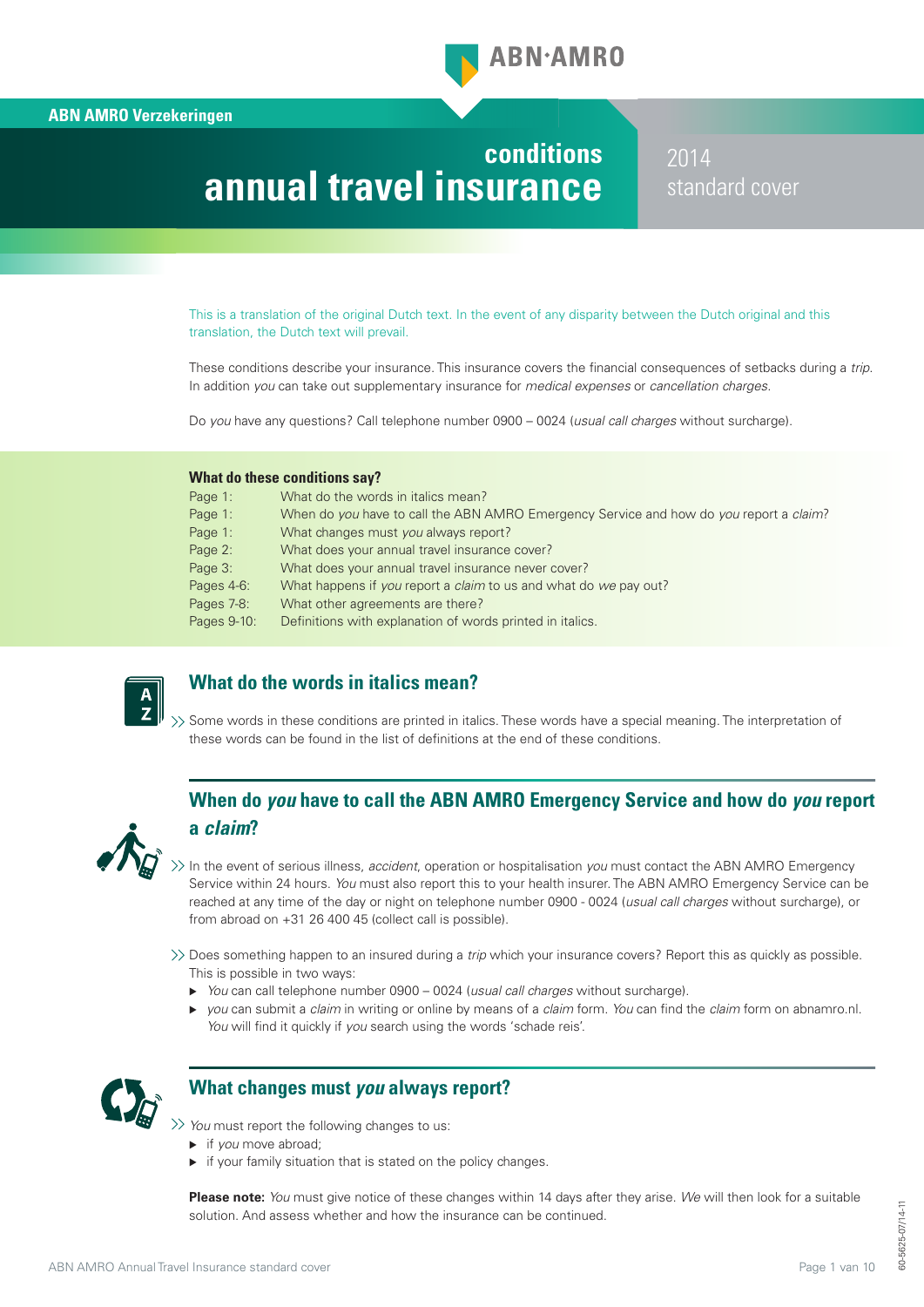

# **What does your annual travel insurance cover?**

Your insurance covers the financial consequences of setbacks during a *trip*. The cause must be sudden and unforeseen.

**Please note:** The cover applies unless there is a situation your insurance never covers. Therefore, do not just read what your insurance covers, but also read what your insurance never covers.

#### **What does your insurance cover during a** *trip***?**

Your insurance covers the following during a *trip*:

- *help assistance* in case of an *accident*, illness, hospitalization or death of an insured;
- *help assistance* in case of a premature return of an insured to the Netherlands or in the event that the *means of transport* breaks down or the driver becomes incapacitated;
- *damage* to the *luggage* of an insured;
- a payment if an insured becomes permanently disabled or dies due to an *accident*;
- *unforeseen expenses* of an insured. **Please note:** This is only covered if *we* give prior permission to incur costs in connection with:
	- a disease or an *accident* of an insured;
	- death abroad of an insured or an insured becoming a missing person;
	- breakdown of the *means of transport* of an insured and repairs not being possible within two days;
	- *damage* to a *holiday home* and an insured being liable for this;
	- irreparable *damage* to a tent an insured uses during a *trip*;
	- longer stay due to a strike, border closure or a *natural disaster*;
	- delay in the arrival of the *luggage* at the travel destination of more than 8 hours;
	- a premature return journey of an insured in connection with a life-threatening disease, serious *accident* or death of a *family member* of an insured or travelling companion;
	- a premature return of an insured in connection with serious *damage* to a home or company of an insured or travelling companion that requires immediate personal presence.

#### **What does your insurance cover if your** *medical expenses* **are insured as well?**

Does the policy say that your *medical expenses* are covered? Then your insurance also covers *medical expenses* of an insured due to illness or an *accident* that happened during a *trip* abroad.

### **What does your insurance cover if your** *cancellation charges* **are insured as well?**

Does your policy say that *you* have a cancellation cover? Then your insurance also covers the cancellation expenses of an insured due to:

- a serious illness, serious injury after an *accident* or death of an insured or his *family member*;
- a serious illness, serious injury after an *accident* or death of a person abroad who an insured would stay with. And this is consequently no longer possible;
- a complication in case of pregnancy or existing illness of an insured, his *partner* or child living with him;
- a necessary operation of an insured, his *partner* or child living with him;
- ▶ the fact that an insured cannot have a mandatory vaccination for a *trip* further to medical advice;
- serious *damage* to a home or a company of an insured that requires immediate personal presence;
- ▶ *damage* to the *holiday home* of an insured; And staying there or somewhere else is not possible;
- unemployment of an insured by forced dismissal after a fixed-term employment contract;
- ► the unemployed insured accepting an employment contract of at least 16 hours per week and a minimal duration of six months. Whereby personal presence is required;
- breakdown of the *means of transport* within 30 days before the start of the *trip*. And repairs or a replacement vehicle can no longer be arranged in time;
- ► getting a rental accommodation of which the rent commences during the *trip* or within 30 days prior to this;
- $\triangleright$  an insured failing to obtain the required visa without fault on the part of an insured;
- a secondary school examination which an insured can only resit during the *trip*;
- ▶ a divorce or termination of a cohabitation contract of an insured;
- delay in departure or arrival of more than 8 hours of an aircraft, bus, train or boat. But only if the *trip* takes longer than 3 days;
- an *event* that happens to the *travel companion* due to which an insured has to travel alone. But only if this *event* is also covered under the cancellation cover.



Words that appear in *italics* are explained in the list of definitions on page 9.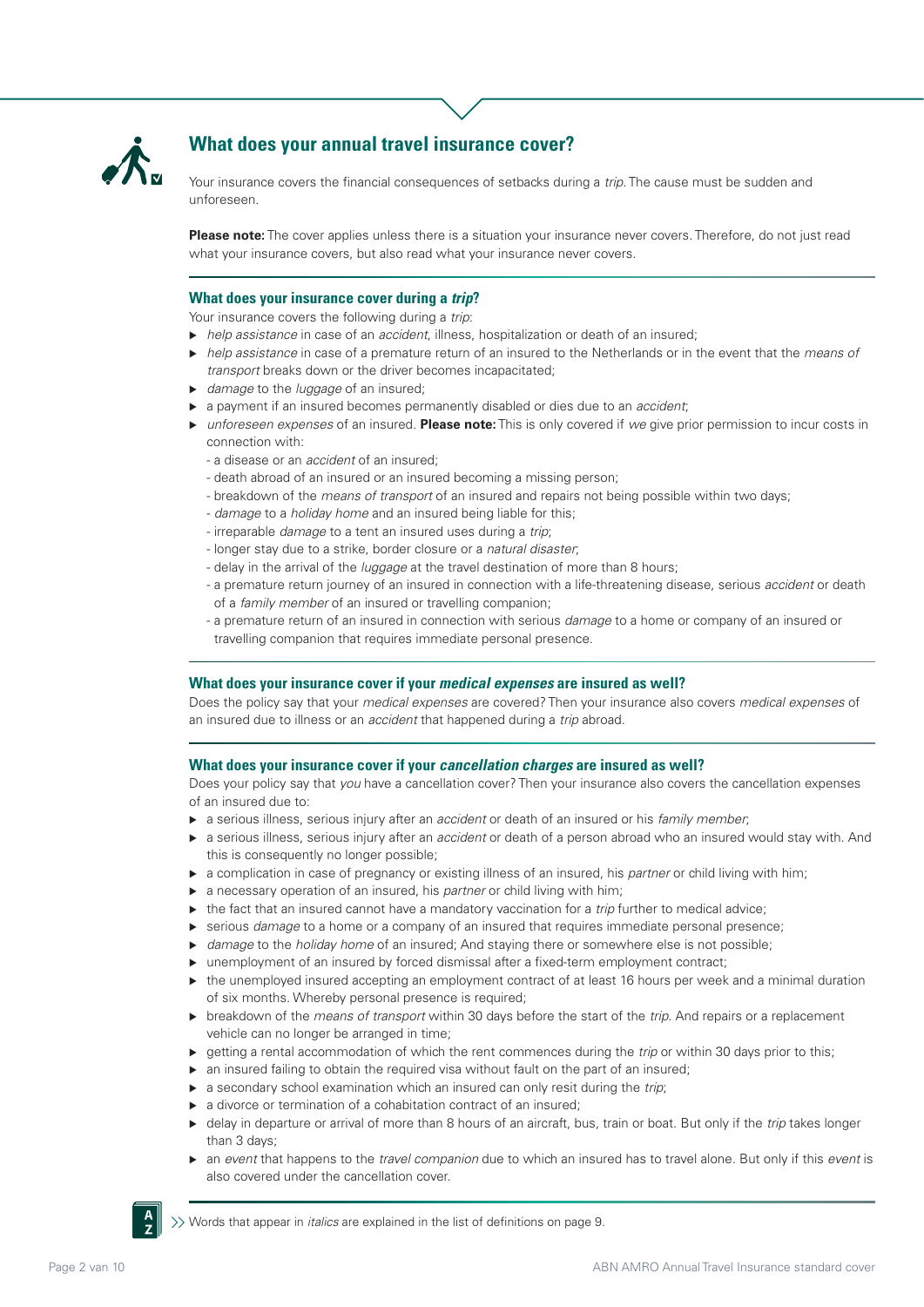

# **What does your annual insurance NEVER cover?**

#### **Your insurance NEVER covers** *damage***, a payout for an** *accident* **or costs:**

- ▶ caused or arisen before the start or after termination of your insurance;
- caused or arisen during a business or professional *trip*;
- caused or arisen after the 60th day of a *trip*. **Please note:** Does a *trip* take longer than 60 days due to a covered *event*? Then the cover is valid until the first possible return journey of an insured in his place of residence in the Netherlands;
- in connection with a *trip* to an area in respect of which the Ministry of Foreign Affairs has advised not to travel there. See also rijksoverheid.nl/reisadviezen. **Please note:** This does not apply if an insured demonstrates that he could not know this or that he was already in the area. In that case, *the insured* has to leave this area as soon as possible;
- $\triangleright$  if national or international laws or rules prohibit this;
- due to *intent*, serious negligence or an illegal activity on the part of an insured;
- because an insured is under the influence of a *narcotic substance*;
- due to *acts of war* or a *nuclear reaction*;
- due to *terrorism* that is not covered by the Nederlandse Herverzekeringsmaatschappij Terrorismeschaden (NHT) [Dutch Terrorism Risk Reinsurance Company]. See also terrorismeverzekerd.nl.

#### **Your insurance NEVER covers** *damage* **to** *luggage***:**

- caused or arisen because an insured was not careful enough. And did not do his utmost to prevent or limit the *damage*;
- during a *trip* with a aircraft, bus, train or boat for *valuable luggage* an insured did not bring as hand *luggage*;
- that is covered by or compensated based on a law, provision or another insurance. Or that would be covered or compensated on that basis if this insurance did not exist;
- due to theft from a *motor vehicle* without *damage* caused by forcible entry;
- due to theft from a *motor vehicle* if it could be seen from the outside that it contained *luggage*;
- ▶ due to an *inherent defect* or if it stops functioning by itself;
- $\blacktriangleright$  due to attachment or expropriation by the government;
- $\blacktriangleright$  due to a plant, mould, bacteria or vermin;
- that only consists of *disfigurement*.

### **Your insurance NEVER covers a payout for an** *accident***:**

- ▶ caused or worsened by an existing disease or disorder of an insured;
- $\blacktriangleright$  due to insanity of an insured;
- $\blacktriangleright$  due to suicide or a suicide attempt of an insured;
- $\blacktriangleright$  due to a voyage by air whereby an insured is the pilot;
- because an insured intentionally cooperates in a brawl or practices a *dangerous sport*.

#### **Your insurance NEVER covers** *unforeseen expenses***:**

- due to breakdown of a *means of transport* because it is not properly maintained or too heavily loaded;
- due to *damage* to a tent that has an *inherent defect*;
- ► due to an *accident* that is not covered:
- $\blacktriangleright$  that are not reasonable or necessary.

#### **Your insurance NEVER covers** *medical expenses***:**

- that are not medically necessary or which can be delayed until the return to the Netherlands;
- $\triangleright$  of an insured who does not have a Dutch health insurance;
- that is covered by or compensated based on a law, provision or another insurance. Or that would be covered or compensated on that basis if this insurance did not exist;
- ▶ that could be expected before the start of the *trip*;
- $\blacktriangleright$  that were incurred in a rest home or convalescence home;
- ► due to an *accident* that is not covered:
- $\triangleright$  of a dentures of an implant.

#### **Your insurance NEVER covers cancellation costs due to:**

- an *event* that was foreseeable upon concluding the cancellation cover or when booking a *trip*;
- breakdown of a *means of transport* because it has an *inherent defect*.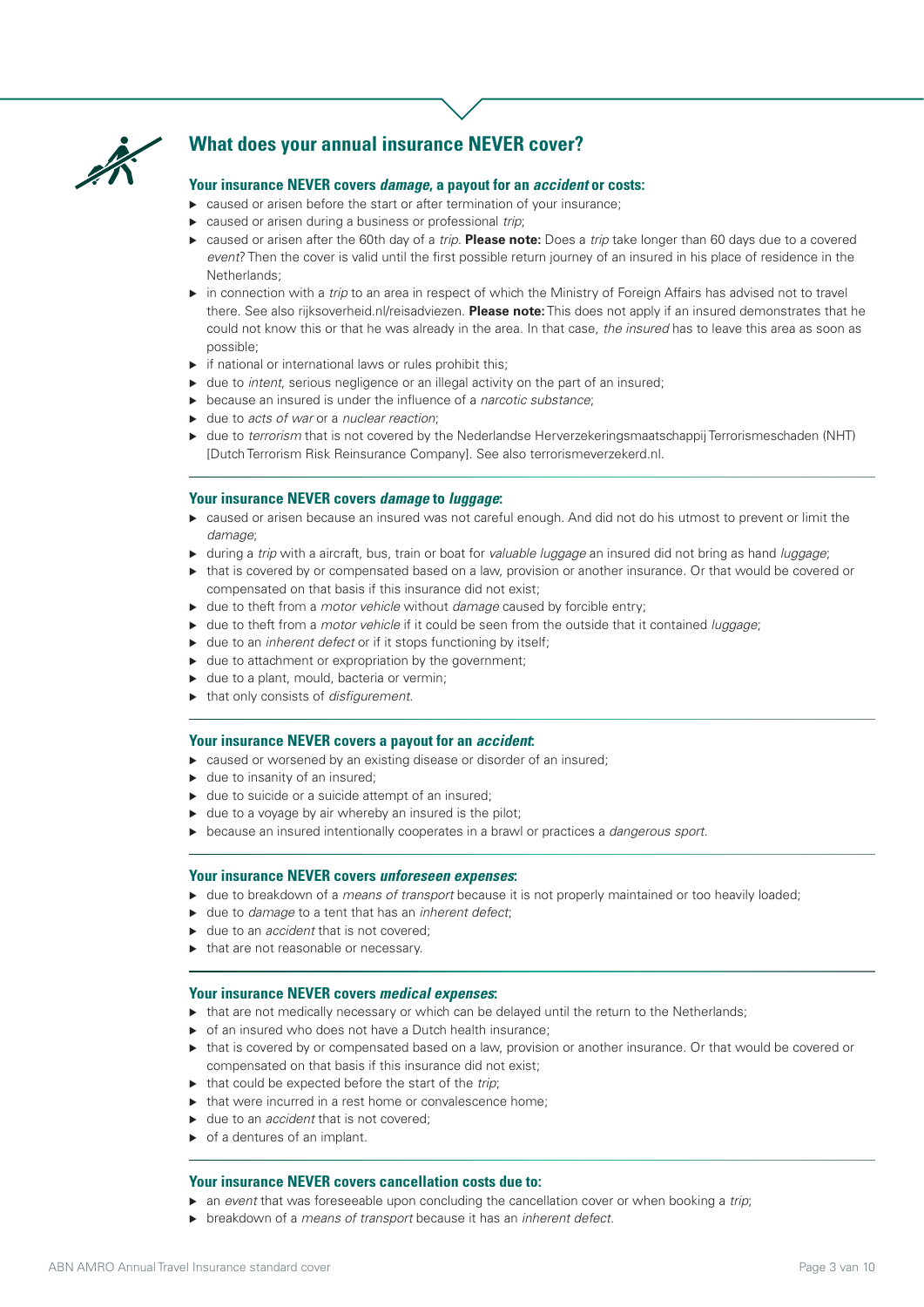# **What happens if** *you* **report a** *claim* **to us and what do** *we* **pay out?**

#### **What do** *we* **do if** *you* **report a** *claim* **to us?**

**1**

**2**

**3**

**4**

*We* will establish what happened. And the scope of your *claim*. *You* give us the information *we* need and *you* will demonstrate your *damage*. Is *luggage* missing or was a crime committed? Then *you* must send us proof that the matter was reported to the police, hotel management or the transport company. What if *you* or another insured do/does not cooperate in the assessment of the *damage* or fail/fails to observe another obligation from the conditions? Then *we* may refuse to pay out a *damage*.

Sometimes *we* ask an *expert* to assist us to determine the scope of the *damage*. *You* may also engage an *expert* yourself. *We* reimburse the costs of your *expert* up to the maximum amount that our *expert* charges.

What happens if both *you* and *we* each engage an *expert*? These experts will then first together appoint an independent *expert*. Then your *expert* and our *expert* will each determine the scope of the *damage*. They will try to agree between themselves. What happens if they cannot agree? Then the independent *expert* will decide the matter.

#### **When does an** *accident* **have to be reported?**

Does an insured become permanently paralysed due to an *accident*? Then *you* must report this to us as soon as possible, but no later than 6 months after the *accident*.

Does an insured die due to an *accident*? Then the legal heirs must report this to us no later than 48 hours before the funeral.

#### **How do** *we* **determine whether there is cover?**

In order to determine whether there is cover *we* use these conditions, your policy and the information *we* received.

#### **How do** *we* **determine the payout in case of covered** *damage* **to** *luggage***?**

In order to determine the payout *we* first determine the amount of the *claim*. In that context, the following applies:

- Is the *luggage* no more than 6 months old? Then the amount of the *claim* is the new value minus the residual value;
- Is the *luggage* more than 6 months old? Then the amount of the *claim* is the current value minus the residual value.

Does your policy say that *you* have an excess? Then *we* deduct it from the amount of the *claim*. *We* pay out the remaining amount until the maximum insured sum. Unless the repair costs are lower. In that case *we* will compensate the repair costs. *We* may also compensate your *damage* in kind.

For the things mentioned above, in case of *damage* to *luggage* the following maximum insured sums per insured per *trip* apply, unless indicated otherwise:

|                                                              | Maximum insured sum |
|--------------------------------------------------------------|---------------------|
| Total for all <i>luggage</i>                                 | € 2,500             |
| - Photo, film, video or sound equipment                      | € 1,250             |
| - Computer equipment                                         | € 1,250             |
| - Hearing aids or prostheses                                 | € 1,250             |
| - Musical instruments or binoculars                          | € 1,250             |
| - Bicycles or wheelchairs                                    | € 500               |
| - Surfing clothing, sailboards, inflatable or folding boards | € 500 per trip      |
| - Helmets, tools or <i>motor vehicle</i> accessories         | € 500 per trip      |
| - Things bought or received during a trip                    | € 500 per trip      |
| - Personal jewellery, (sun)glasses or contact lenses         | € 350               |
| - Mobile phones, smartphones or tablets                      | € 350               |
| - Cash or cash equivalents                                   | € 250 per trip      |
|                                                              |                     |

**Please note:** Can the *luggage* not be repaired? Then *we* may request and then keep the *luggage*. Is lost or stolen *luggage* recovered within six weeks? Then *you* must take it back. Have *you* already received a payout from us for this? Then *you* must repay this.



 $\gg$  Words that appear in *italics* are explained in the list of definitions on page 9.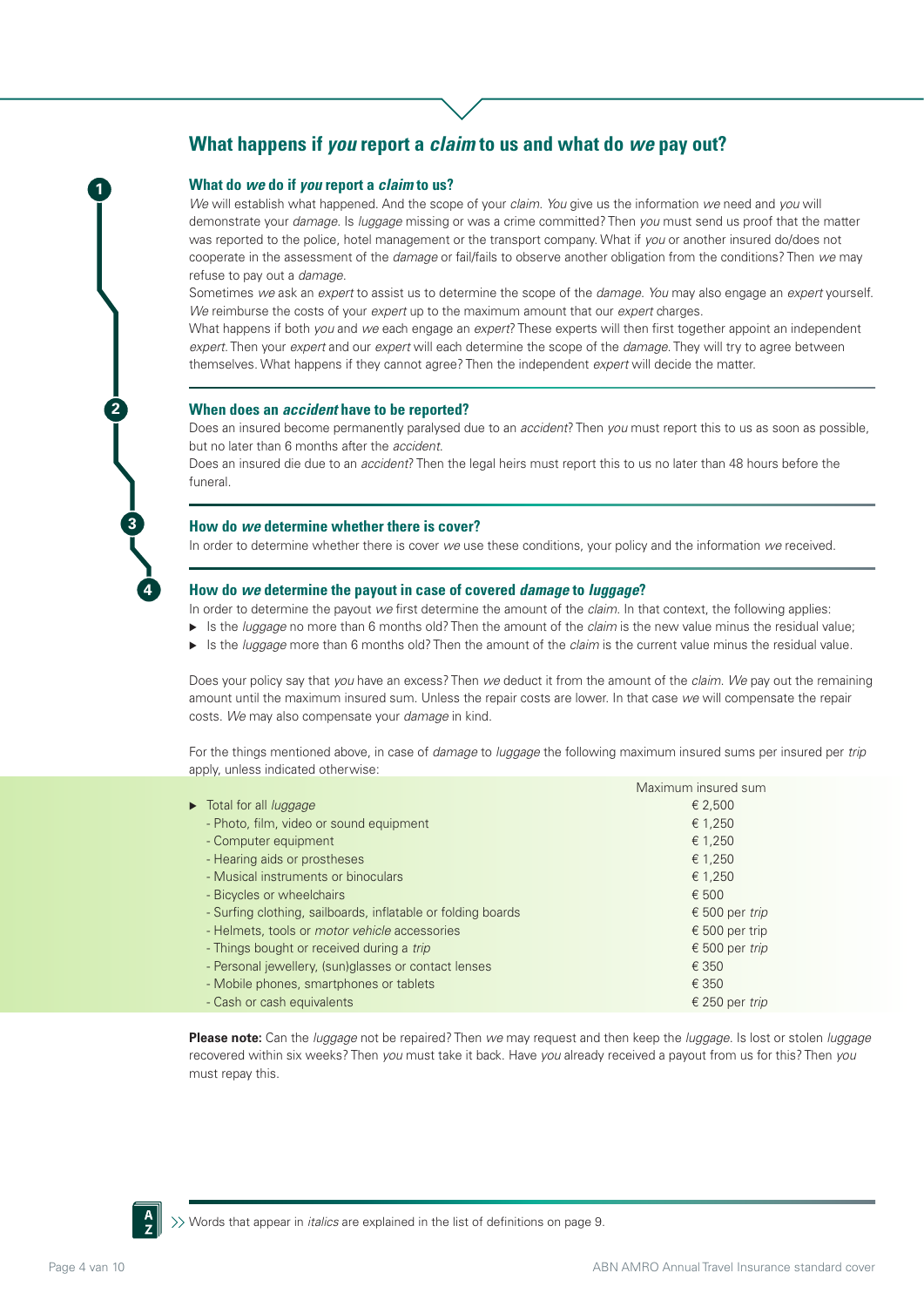### **How do** *we* **determine the payout in case of covered permanent disability or death due to an** *accident***?**

For the payout in case of permanent disability *we* take the maximum insured sum as a starting point. The maximum insured sum is included in the overview below. *We* multiply this amount with the degree of disability of an insured. *We* establish this percentage according to the *AMA rules*. In this context, *we* do not take into account an occupation or hobby. Permanent disability has to be established by the general practitioner within 2 years after the *accident*.

Does an insured die before the degree of disability has been established? And this is not caused by the covered *accident*? Then *we* pay out an amount that is compatible with the permanent disability before death that can reasonably be expected.

**Please note:** Was *the insured* already permanent disability before the *accident*? And has his loss of function increased due to the *accident*? Then only the increased loss of function is included in determining the payout.

*We* establish the final payout for permanent disability as soon as this no longer changes. This in any case happens within 2 years after the *accident*. Does establishing a payout take longer than a year? Then *we* increase the payout after the first year with the statutory interest. *We* pay out the calculated amount for permanent disability to *you*.

Does an insured die due to an *accident*? Then *we* pay out *the insured* amount to the legal heirs. *The insured* amount is included in the overview below.

For a payout due to an *accident* the following maximum insured sums per insured per *trip* apply:

|                                                | Maximum insured sum |  |
|------------------------------------------------|---------------------|--|
| permanent disability due to an <i>accident</i> | € 50.000            |  |
| $\rightarrow$ death due to an <i>accident</i>  | € 15.000            |  |

#### **How do** *we* **determine the payout in case of** *unforeseen expenses***?**

*We* compensate covered *unforeseen expenses* based on the cost price up the maximum insured sum that is included in the overview below. *We* compensate the following:

- extra travel expenses of an insured or the leasing of a similar replacement *means of transport*.
- extra accommodation expenses of an insured or the rent of a similar replacement *holiday home*. The extra accommodation expenses due to the breakdown of a *means of transport* or due to *damage* to a tent are covered up to a maximum of  $\epsilon$  50 per insured per day;
- returning *luggage* of an insured to the residential address in the Netherlands due to a serious illness, *accident* or death of an insured;
- $\triangleright$  visiting costs in case of hospitalization of an insured;
- $\triangleright$  extra travel or accommodation costs for no more than two family members coming over for a visit of no more than three days to an insured in case of a serious illness or an *accident*;
- $\triangleright$  transportation of the body of a deceased insured person to the place of residence;
- $\triangleright$  a funeral of the deceased insured person abroad and the travel expenses of the family members for this end. But only if the body of the deceased insured person is not transported to the Netherlands;
- an investigation or rescue operation after an *accident* of an insured or if an insured becomes a missing person;
- a premature return journey of an insured due to death, a life-threatening illness or an *accident* of a *family member*. Or due to serious *damage* to a home or a company of an insured. This also includes the costs to travel back within 1 month to the travel destination afterwards;
- advance payments and unused skiing costs or *diving costs* of an insured who can no longer ski or dive due to an *accident*, hospitalization or a covered premature return journey;
- *damage* to a rented *holiday home* for which an insured is liable;
- $\blacktriangleright$  extra telephone costs;
- clothing or toiletries because the *luggage* of an insured arrives at the travel destination more than 8 hours late.

For *unforeseen expenses* the following maximum insured sums apply per *trip*:

|                                                                           | Maximum insured sum |
|---------------------------------------------------------------------------|---------------------|
| $\triangleright$ costs of a funeral abroad of                             | € 5,000             |
| • an insured and travel expenses of family members in this context        |                     |
| ► costs due to a breakdown of the means of transport                      | € 2.500             |
| ► costs in case of <i>damage</i> to a <i>holiday home</i> or tent         | € 1,000             |
| visiting costs in case of hospitalization of an insured                   | € 300               |
| $\triangleright$ necessary purchases during a trip                        | € 250               |
| Example 2015 telephone costs other than to the ABN AMRO Emergency Service | € 250               |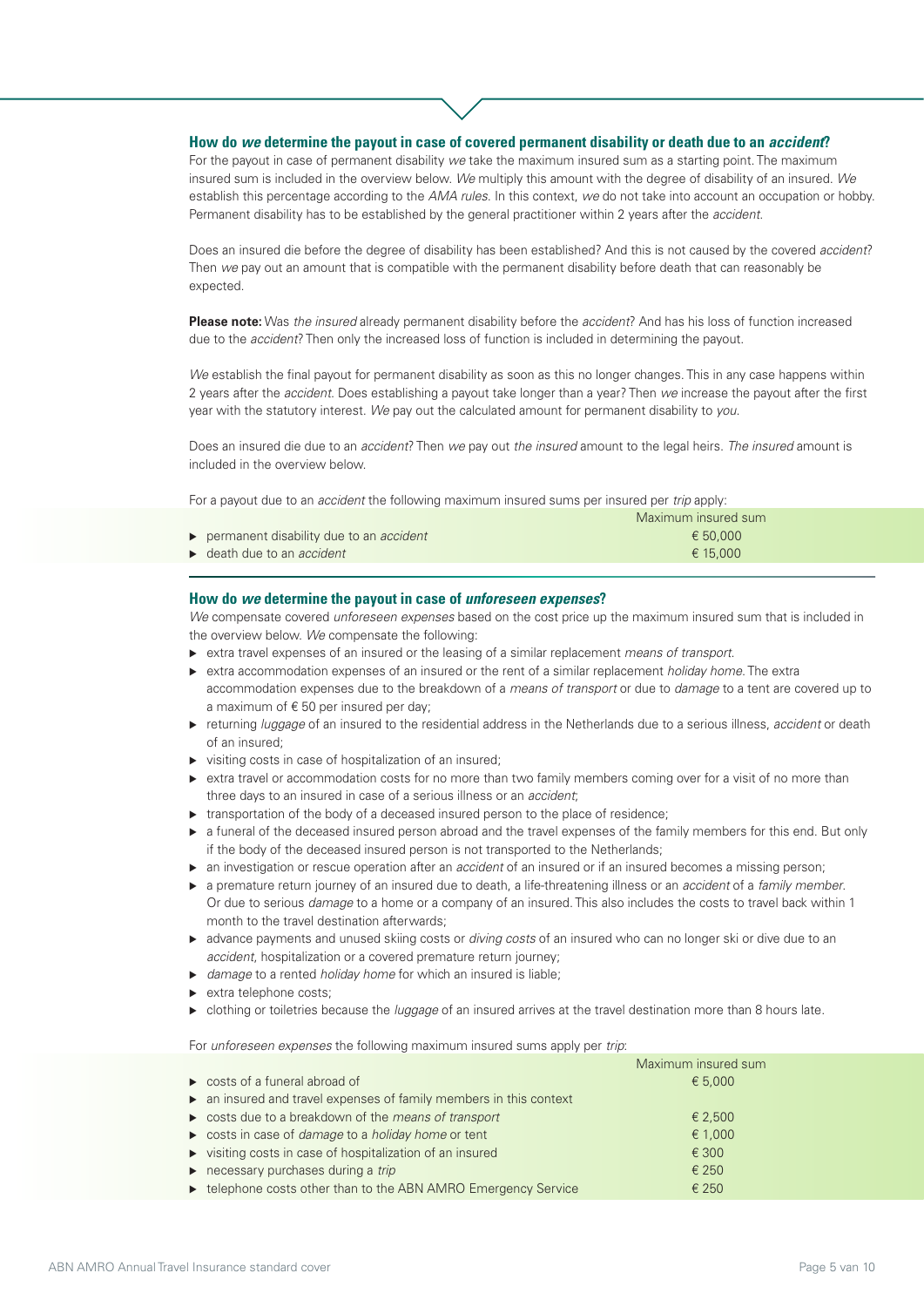## **How do** *we* **determine the payout in case of covered** *medical expenses***?**

*We* compensate covered *medical expenses* on the basis of the cost price. *We* compensate the following:

- $\triangleright$  costs of a physician or specialist;
- costs of a hospitalization or operation;
- costs of transport of *you* to and from a physician or hospital;
- ▶ x-ray examinations or radiation treatments;
- prescribed medication, bandages or treatments by a physician;
- dental costs for emergency assistance or for follow-up treatment in case of an *accident* up to a maximum of € 350.
- a prosthesis that was prescribed within 1 year after an *accident* up to a maximum of € 700.

Does your health insurance fail to compensate the above-mentioned costs within a reasonable term to *you*? Then *we* will lend *you* this amount without interest. In that case, *you* do have to transfer the rights to compensation of these costs to us.

#### **How do** *we* **determine the payout in case of covered** *cancellation charges***?**

The amount of the payout for covered *cancellation charges* differs in a number of situations. In that context, the following applies:

- Does an insured cancel the *trip* before departure? Then *we* only compensate the part of the *total travel costs* for this insured. Is a part repaid by the agency where the *trip* was booked? Then *we* deduct that amount;
- Does an insured prematurely terminate the *trip* of does he have to interrupt the *trip*? Then *we* only compensate the part of the *total travel costs* of the missed travel days of this insured;
- Is an insured hospitalized with at least one overnight stay? Then *we* only compensate the part of the *total travel costs* of the days of hospitalization for all insured persons;
- Does an insured have more than 8 hours delay of an aircraft, bus, train or boat to the travel destination? Then in case of a delay of up to 20 hours *we* only compensate the part of the *total travel costs* of one day. In case of a delay of 20 to 32 hours *we* only compensate the part of the *total travel costs* of two days. In case of a delay of more than 32 hours *we* only compensate the part of the *total travel costs* of three days.

For *cancellation charges* a maximum insured sum of € 1,850 per insured per *trip* applies. *We* never pay out more than this amount for *cancellation charges*.

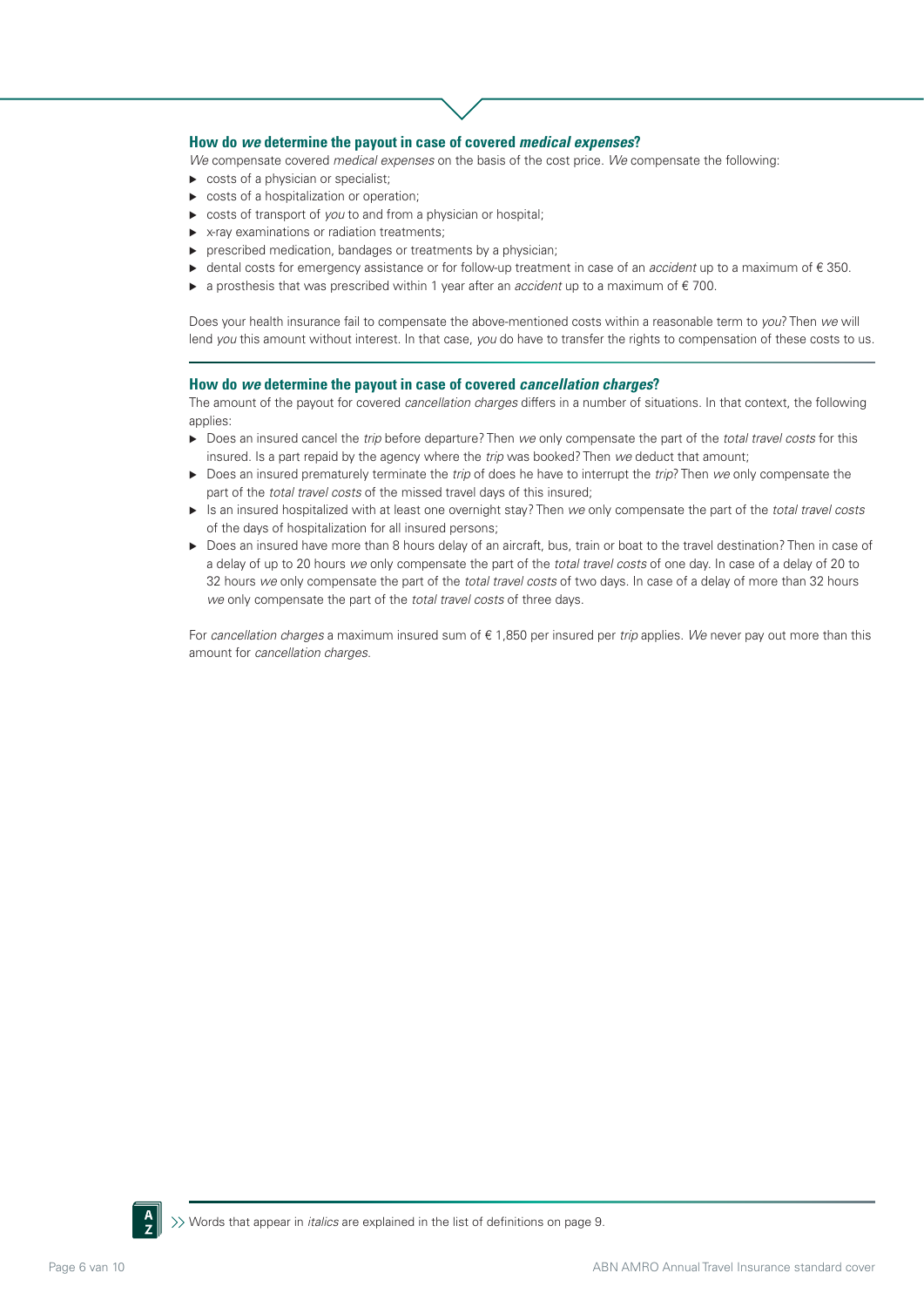

# **What other agreements are there?**

#### **When does your insurance start?**

The insurance starts on the starting date. The starting date is on the policy.

## **When may** *you* **terminate your insurance?**

*You* may terminate your insurance one year after the starting date at any time without giving reasons. *You* must give notice of the termination of the insurance 30 days before the desired termination date.

#### **When may** *we* **terminate your insurance?**

*We* may terminate your insurance on the revision date. The revision date is on the policy. *We* must give notice of the termination of the insurance 60 days before the revision date.

*We* may also terminate your insurance in the following situations:

- within 30 days after *damage* has been reported or paid out;
- ▶ in case of fraud *you* committed or changes *you* have to report;
- $\triangleright$  if the ABN AMRO bank account that is linked to this insurance is closed;
- **i** if you have not paid the premium despite a warning.

### **When does your insurance change?**

The insurance will be changed on the date of change. The date of change is on the changed policy. The previous policy will then lapse.

#### **In what situations may** *we* **change your insurance?**

*We* may always change the conditions or premium of your insurance on the revision date. *We* may also change your insurance at other times:

- Has the policyholder reported a change in the risk? Or are the details on your policy not correct? Then *we* may change the premium or conditions.
- Do *we* want to change the insurance for a specific group of insurances or policyholders at the same time? Then *we* may always change the premium or the conditions. And on a date *we* choose.

Do *you* not agree with a change? Then *you* can terminate the insurance within 30 days of our change proposal. What if *you* do not terminate the insurance? Then *you* accept the change.

#### **When and how do** *you* **pay the premium?**

*You* pay the premium around the 26th of every month. This date is called the premium due date. The premium, costs and insurance tax are automatically debited from your account. If this fails or *we* do not receive any premium? Then *we* will send *you* a warning. And if *you* still do not pay afterwards? Then cover automatically lapses 15 days after *we* have sent *you* a warning. And the insurance ends.

### **Transfer or time-barring**

In the event of *damage* or an *accident you* cannot transfer any objects to us. Claims will be time-barred 3 years after a payout has been made for an *accident* or *damage*. Or three years after an *accident* or after *damage* arose and *you* did not report this to us.

#### **Complaints**

Do *you* have a complaint about this insurance or about our service? Then *you* can lodge this complaint with us. *You* can lodge your complaint by means of a complaint form. *You* find the complaint form on abnamro.nl. *You* will find it quickly if *you* search using the word 'klachten'. Are *you* not satisfied with the outcome? Then *you* can present it to the independent Stichting Klachteninstituut Financiële Dienstverlening (KiFid) [Financial Services Complaints Institution], P.O. Box 93257, 2509 AG The Hague. *You* may always submit the complaint to a court.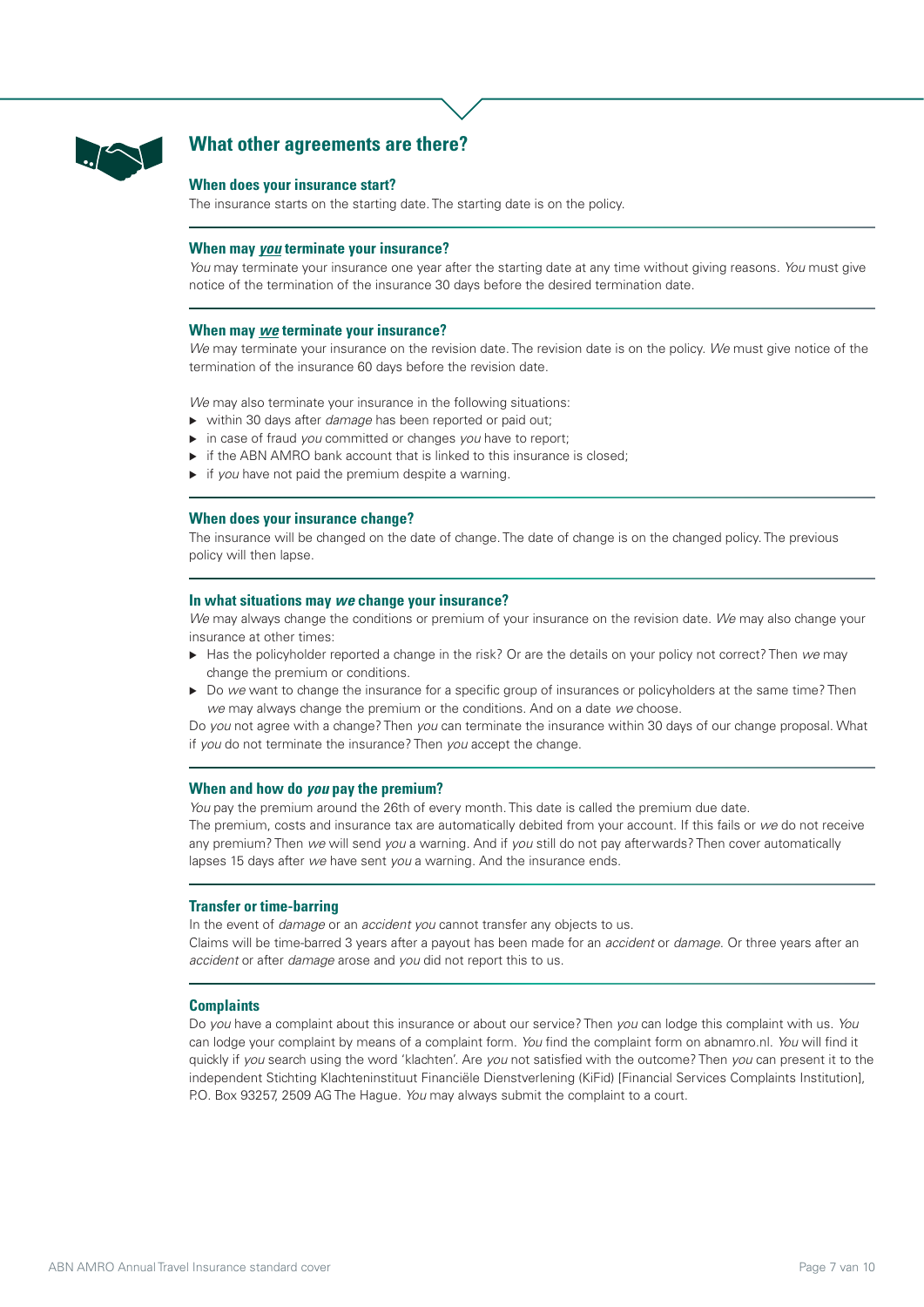#### **Protection of privacy and electronic recording**

*We* will protect your privacy. *We* are bound by the "gedragscode Verwerking Persoonsgegevens Financiële Instellingen" [Code of Conduct for the Processing of Personal Details by Financial Institutions]. *You* can find this code of conduct on verzekeraars.nl if *you* search for 'gedragscode' (code of conduct).

Do *we* communicate with each other electronically? For example, via internet, e-mail or telephone. Then *we* can record this communication electronically. As proof or to improve the service.

# **How do** *we* **protect** *you* **and ourselves against intentionally incorrect information, deception or misleading information?**

*We* assume that *we* will be informed correctly and completely. If there is a suspicion of intentionally incorrect information, deception or misleading information *we* can carry out an investigation. *We* do that in accordance with guidelines of the *Verbond van Verzekeraars*. Because *we* work together with *Delta Lloyd*, *we* also follow their guidelines. More information on this can be found on deltalloyd.nl/over-ons/integriteit. Here *you* will also find the "Protocol Incidenten waarschuwingssysteem Financiële Instellingen" (PIFI) [Protocol for the Incidents Warning System of Financial Institutions]. This protocol sets out the rules which *we* abide by if an incident is recorded in a register.

After carrying out an investigation *we* will make a decision. For example, to immediately terminate the insurance or not to make a payout. And to terminate other insurance with us. In addition *we* can decide to demand repayment of payouts and seek recovery of the investigation costs. *We* can also report the matter to the police. All these measures are to ensure that *you* do not pay unnecessary premium because others do not handle their insurance properly.

### **Dutch law**

This insurance is governed by Dutch law. Does a dispute result in proceedings before the court? In that event the dispute will be brought before a court in the Netherlands.

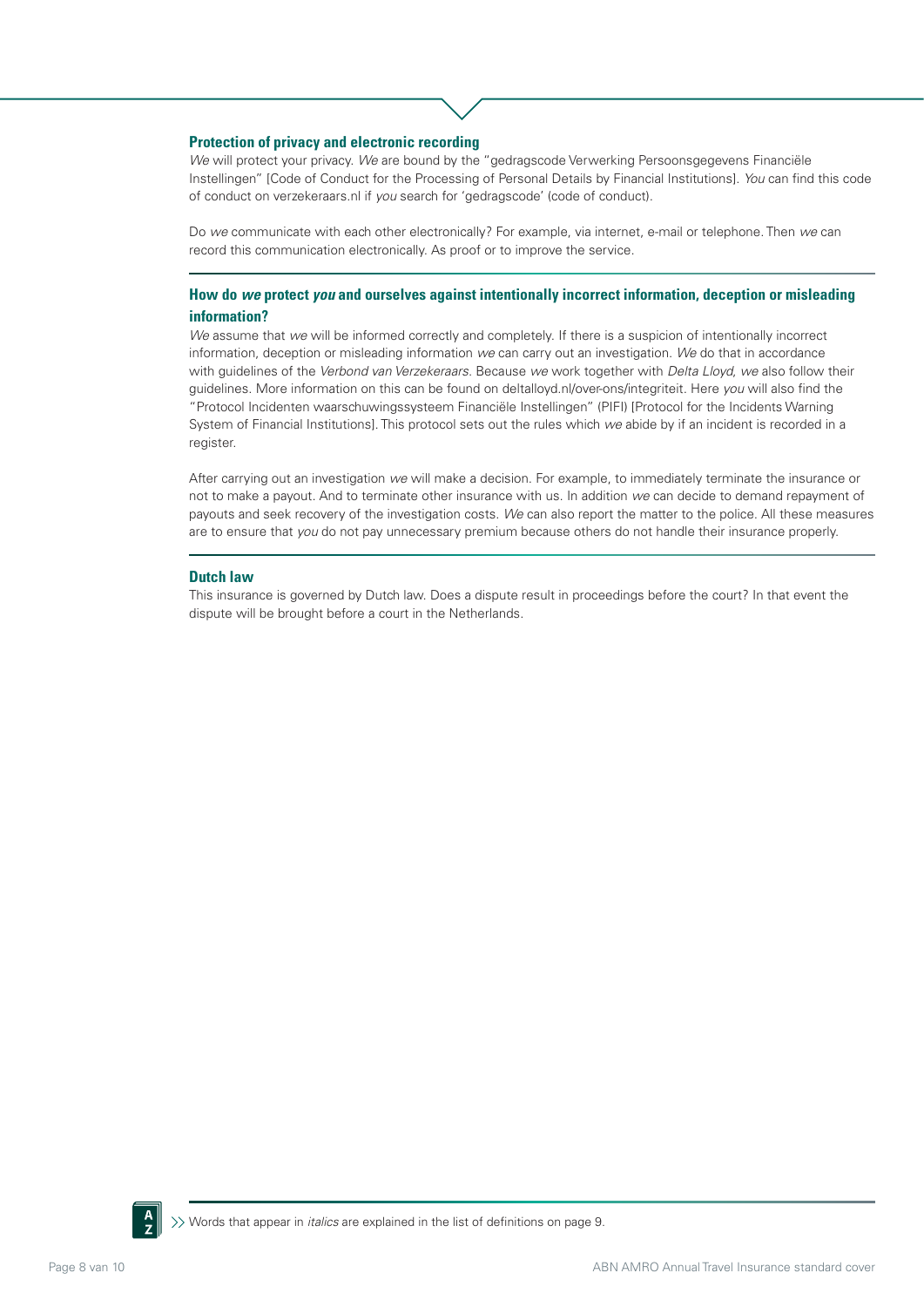

# **Definitions**

**Accident** is a sudden and unexpected violence as a result of which *you* suffer a physical injury or die. The physical injury should be medically determinable and the violence must be inflicted directly on *the insured* from the outside. In our definition, *accident* also includes:

- ▶ sprains, dislocation or tearing of a muscle or tendon:
- suffocating, drowning, freezing or sunstroke;
- infection of wounds or blood poisoning arising in connection with an *accident*;
- a lack of subsistence due to a shipwreck, getting lost, emergency landing, flood, being snowed in or ice-bound;
- complications or worsening of an injury due to the ER or medical treatment of an *accident*;
- **Immago, sprained muscles or strains;**
- a tenosynovitis, whiplash or epicondylitis humeri (tennis elbow);
- skin injury of a hand or foot due to friction with a hard object;
- sudden poisoning as a result of inhaling a harmful gas, a harmful vapour or poisonous substance. **Please note:** this does not include poisoning due to the use of medicine or alcoholic beverage or an allergic reaction.
- an *accident* when saving or necessarily defending a human or animal.
- typhus, paratyphoid fever, dysentery or Weil's disease caused by:
	- an attempt to save a human or animal from the water or another liquid.
	- an involuntary fall into the water or another liquid;

**Acts of war** is organised violence as described in the Dutch Financial Services Supervision Act. *We* adhere to this description. To summarise, there are *acts of war* in the event of organised violence:

- $\triangleright$  of a country, state or militant organisation which engages in war with military weapons;
- ▶ of an armed peace-keeping mission of the United Nations:
- $\triangleright$  of a population group or a large group of citizens who are engaged in a civil war;
- $\triangleright$  of a group or movement which rebels or riots against the government;
- $\triangleright$  of group members which mutiny against a ruling authority;
- of activists resulting in domestic unrest at various locations.

**AMA rules** are the last known rules for establishing a degree of disability of the American Medical Association and the Netherlands Association for Neurology and the Netherlands Orthopaedic Association's additions thereto.

**Cancellation charges** are the costs of cancellation, interruption or premature termination of a *trip*.

**Claim** is a request to compensate *damage* to *luggage*, *unforeseen expenses*, *medical expenses* or *cancellation charges* or a request for a payout for an *accident*.

**Damage** is material damage to or loss of a *thing*.

**Dangerous sport** is a sport with a higher than normal chance of physical injury. A *dangerous sport* in any case includes the following sports:

- combat sports;
- ice hockey, bobsleighing, tobogganing, speed skiing, speed racing, ski-jöring, ski jumping, ski flying, figure jumping on freestyle skis, ski mountaineering, para-skiing, heli-skiing, off-piste skiing;
- parachuting, bungee jumping, hang-gliding, parasailing;
- abseiling, mountain climbing, whitewater rafting, canyoning, jet skiing, potholing or speleology;
- competitions with a *motor vehicle* or motor boat.

**Delta Lloyd** is Delta Lloyd N.V. of which *we* are part.

**Disfigurement** is discolouration, ageing, deformity, corrosion, stains, scratches, dings, small dents and other superficial *damage* which do not affect the normal use of a *thing*.

**Diving costs** are costs of diving lessons or renting diving equipment.

**Event** is an incident. *We* deem several incidents which have the same cause as 1 *event*.

**Expert** is an expert person who adheres to the Loss Adjustment Organisations Code of Conduct.

**Family member** is a child, parent, grandchild, grand parent, brother, sister, brother in law, sister in law or *partner*.

**Flooding** is the giving way, breaking through or flooding of a dike, quay, sluice or other water defence. *Flooding* also includes water bursting the banks.

**Help assistance** is help by the ABN AMRO Emergency Service.

**Holiday home** is the accommodation of an insured at the travel destination. In our definition, *holiday home* does not include a hired camper van, touring caravan, boat and/or related *thing*.

**Inherent defect** is *damage* which does not arise due to an external *event*, but due to a feature or defect of the *thing* itself.

**Intent** is negligence that can be attributed to someone.